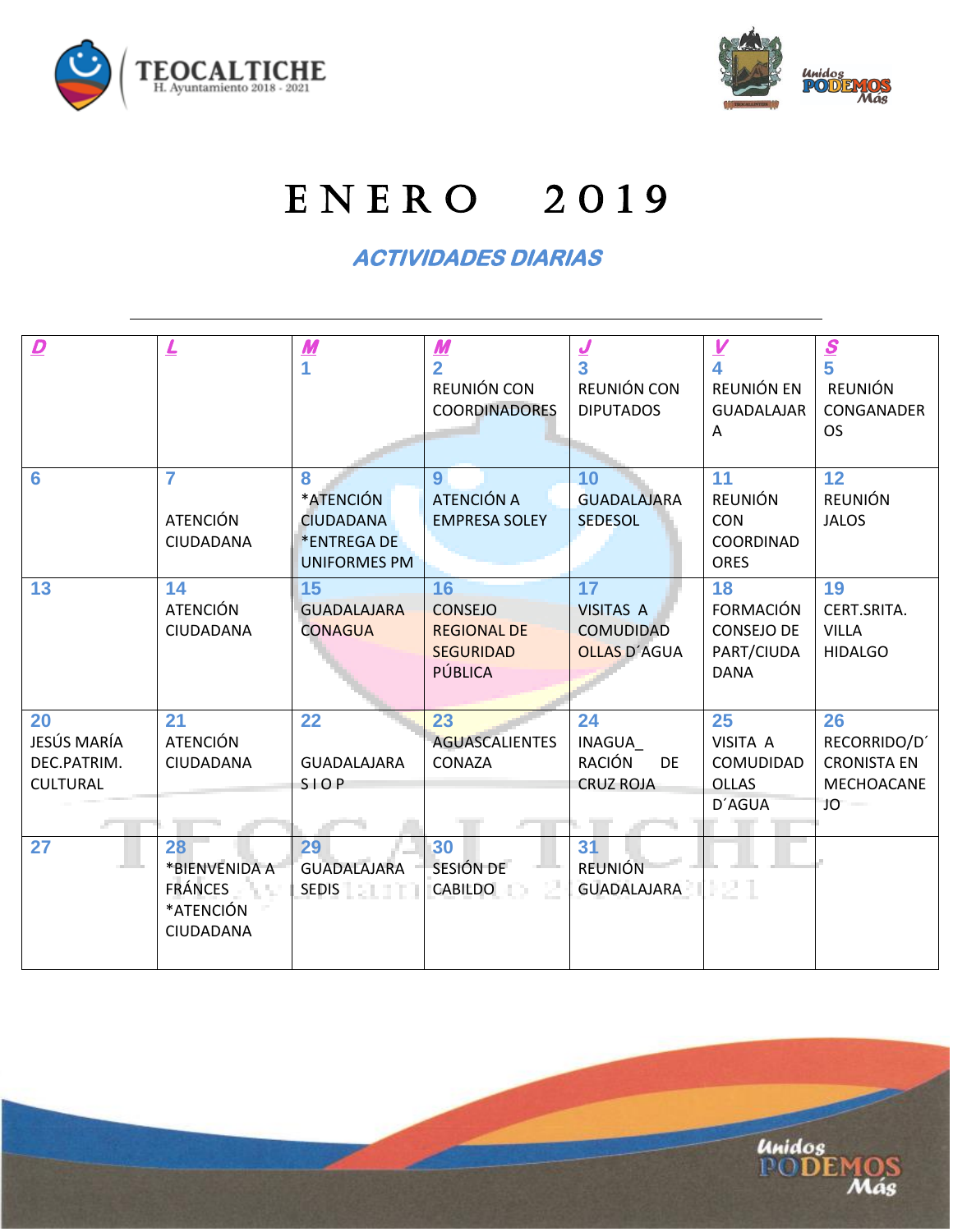



## FEBRERO 2019

**ACTIVIDADES DIARIAS** 

**\*** 

| $\mathbf{D}$            | $\overline{r}$                                                                                | $\boldsymbol{M}$                                                     | $\boldsymbol{M}$                                         | $\overline{\mathcal{L}}$                          | $\frac{V}{1}$<br><b>REUNIÓN</b><br>COORDINADO<br><b>RES</b> | $\frac{S}{2}$                                  |
|-------------------------|-----------------------------------------------------------------------------------------------|----------------------------------------------------------------------|----------------------------------------------------------|---------------------------------------------------|-------------------------------------------------------------|------------------------------------------------|
| $\overline{\mathbf{3}}$ | 4<br><b>NO</b><br><b>LABORADO</b>                                                             | 5<br><b>ACTO CIVICO</b><br>"DÍA DE LA<br>CONSTITUCIÓN"               | 6<br>REUNIÓN CON<br><b>DELEGADOS</b>                     | $\overline{7}$<br><b>REUNIÓN</b><br><b>ROTARY</b> | 8<br>REUNIÓN<br>COORDINADO<br><b>RES</b>                    | 9<br><b>REUNIÓN</b><br>AGS.<br><b>DIPUTADO</b> |
| 10                      | 11<br><b>ATENCIÓN</b><br>CIUDADANA                                                            | 12<br><b>ATENCIÓN</b><br><b>CIUDADANA</b>                            | 13<br><b>REUNIÓN</b><br><b>GUADALAJARA</b><br>SIOP       | 14<br><b>REUNIÓN</b><br><b>ROTARY</b>             | 15<br>CD DE MÉXICO<br>ANAC<br>CONAGUA                       | 16                                             |
| 17                      | 18<br><b>ATENCIÓN</b><br>CIUDADANA                                                            | 19<br><b>ATENCIÓN</b><br>CIUDADANA                                   | 20<br>VISITA A<br><b>COMUNIDAD EL</b><br><b>ROSARIO</b>  | 21<br><b>REUNIÓN</b><br>AGS.<br><b>DIPUTADO</b>   | 22<br><b>INAUGURACIÓ</b><br>N CANCHA DE<br>LOMAS            | 23                                             |
| 24                      | 25<br>*INAGURACIÓN<br>SEM. DE LA<br>FAMILIA.<br>*ACTO CIVICO<br>"DÍA DE LA<br><b>BANDERA"</b> | 26<br>*INAUGURACIÓN<br>SEM. DE LA<br>SALUD.<br>*SECIÓN DE<br>CABILDO | 27<br><b>REUNIÓN</b><br>LAGOS <sup>LI</sup><br>COPRISJAL | 28<br>CD DE MÉXICO<br>ANAC<br>C.F.E.              | 021                                                         |                                                |